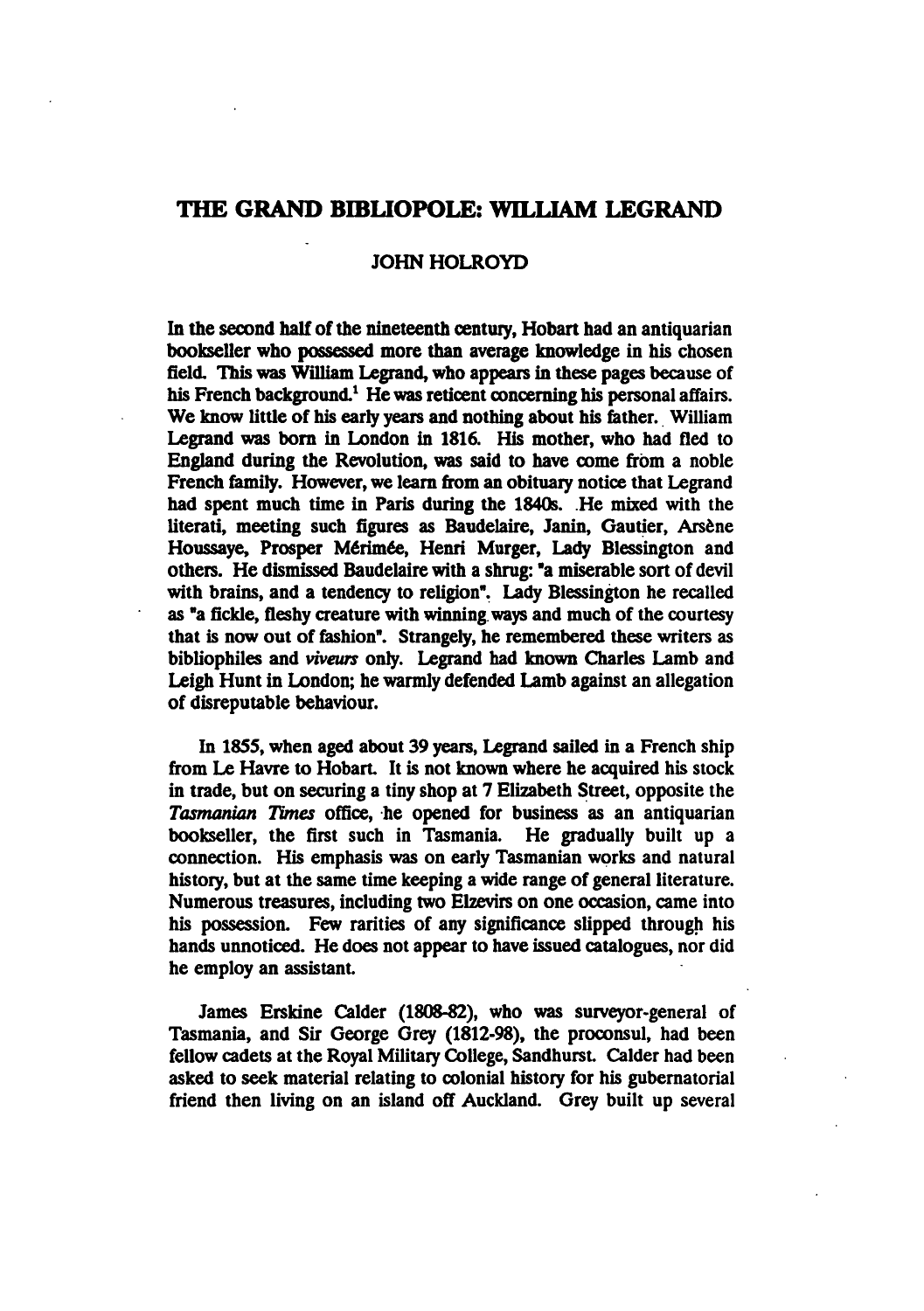excellent libraries over the years. He presented significant collections to Cape Town, the British Museum and Auckland. J.A. Froude was in error when he wrote of Grey having "agents all about the world looking out for him". E.H. McCormick points out that in London Grey "confined himself to Bonn and Quaritch". His Australian acquisitions were made chiefly through Calder, who in turn dealt mostly with Legrand. Calder noted that "Legrand, though a well educated man, writes a villainous hand". In a letter to Grey in 1881, after meeting Legrand in the Museum, he wrote: "I believe he is just as well posted up in conchology as he is in Bibliography. He is much employed at our Museum though if you saw him, you would wonder what the devil such a ragamuffin looking fellow was doing there; for though he must be a well-to-do man, I don't believe he lays out 5s. a year in dress or personal adornment. Judging of him from external only, he is, what we should have called it at Old Sandhurst, as damned a lout as you ever saw. He is nevertheless a man of good address and somehat Frenchified in his manner, though I do not know that he is a Frenchman either, for his English is not the English of a foreigner at all. I dragged him off to his ship - which is a good deal of a piece with himself in matters of neatness." Legrand was not "well-to-do" as Calder assumed. Most of his capital was tied up in slow-moving stock. Calder's other comments were more to the point

The late Sir William Crowther, the noted Hobart physician and book collector, told Mr Jim Dally that he had been a schoolboy customer of the "old sportsman's", whom he had always addressed as Monsieur Legrand. Crowther, who was born in 1887, would have known the antiquarian from the 1890s to 1902. "He was obliging", said Crowther, "but-ah-dirty". Sir William's father, who was also a leading physician and collector, had run a contre account with Legrand - medicine for books. Dally's Bibliophile and Bibliopole contains a most interesting note: "It is likely that he (Legrand) was familiar with Poe's story, The Gold Bug, the chief character in which is conchologist named Legrand, and which commences as follows: 'Many years ago I contracted an intimacy with a Mr William Legrand. He was of an ancient Huguenot family, and had once been wealthy; but a series of misfortunes had reduced him to want. To avoid the mortification consequent upon his disasters, he left New Orleans, the city of his forefathers and took up his residence at Sullivan's Island", near Charleston, South Carolina. Baudelaire, who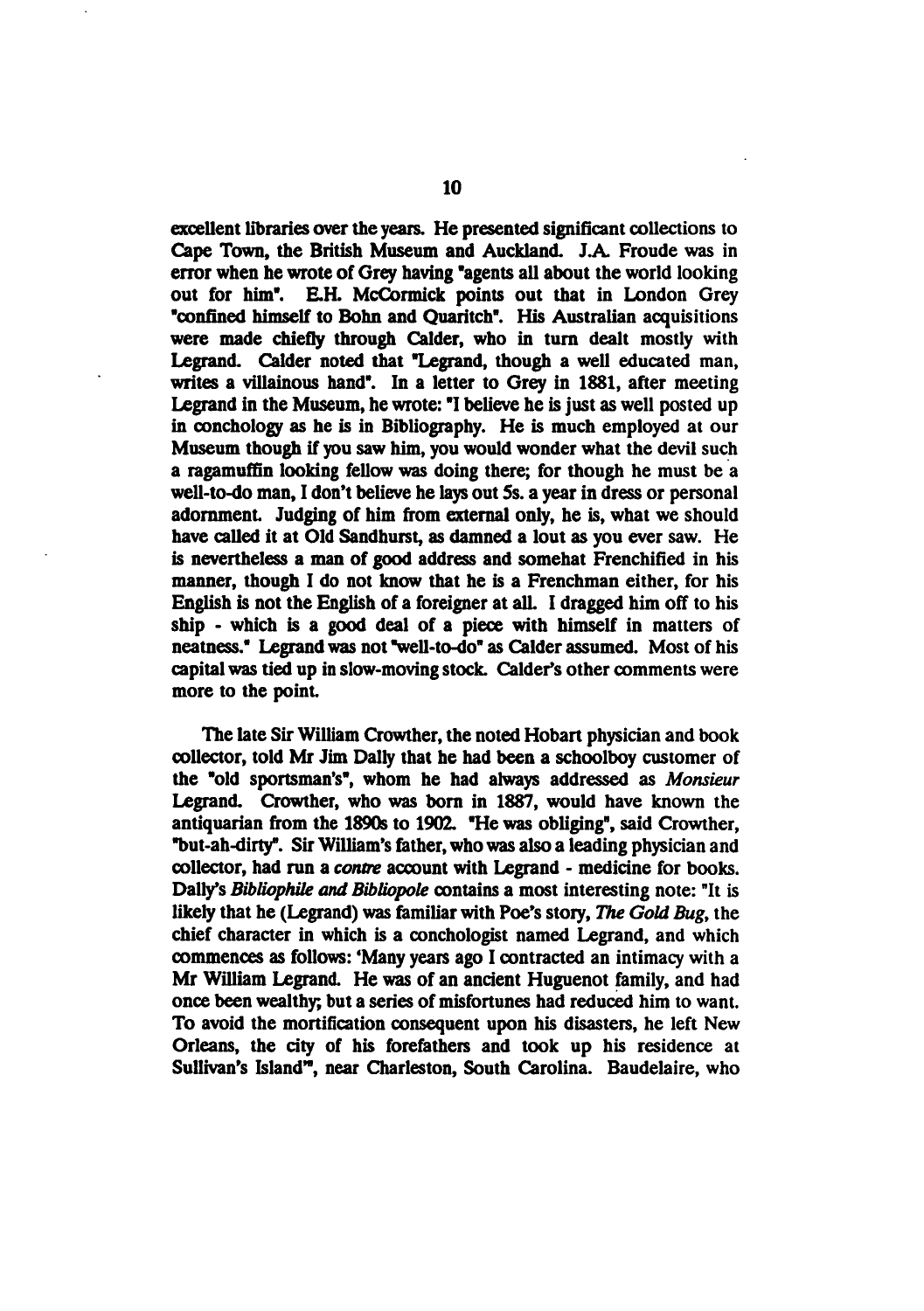had met Legrand, had translated Poe's work into the French language and thus would have been familiar with the Gold Bug story.

Auctioneer Robert Worley announced in the Hobart Town Advertiser, 26 October 1863, the sale that day of surplus household furniture, sundry effects and shop fittings, "by order of Mr Le Grand who is about leaving the country". No mention was made of the bookseller's stock, which may have been placed in storage. Later on Legrand returned to the same premises. He eventually moved to a larger property at 60 Collins Street

The Hobart of those days had several good new and secondhand booksellers, though none of them had the antiquarian knowledge of Legrand. William Westcott, who had established his business in 1844, claimed in 1859 to have an "immense stock of New and Secondhand Books in various departments". Five years later he advertised "20,000 volumes, new and secondhand". In 1868 he boasted "25,000 volumes English and Foreign, new and secondhand, supplies of the latest books, direct from Mr Mudie's London Library, catalogues one shilling". The old established house of J. Walch & Sons kept a small, select range of secondhand books, mostly relating to early Tasmania.

Legrand's absorbing interest (apart from books) was conchology. A keen worker for the Royal Society of Tasmania, in 1871 he published Collections for a monograph of Tasmanian land shells. (F.11562a). In the Preface he wrote: "in most instances I have either collected the shells myself, or received them direct from the places recorded." The British Library Catalogue records a previous Hobart edition. This, it states, was privately printed in 1870, only 50 copies being struck off. A species of land shell was named for Legrand.

At the Philadelphia International Exhibition of 1876, the Tasmanian government entered display in the British section. The catalogue lists Tasmanian shells, "named and arranged by the Rev. Julian Woods, M.A. amd Mr Le Grand". Woods took the exhibit to Philadelphia for the government. Julian Tenison-Woods (1832-89) was an English Roman Catholic priest, who in Australia devoted much of his time to scholarly pursuits. He published locally at least 155 pamphlets, chiefly of scientific nature. Earlier he had had charge of a huge South Australian parish of 22,000 square miles, out containing only five townships. Penola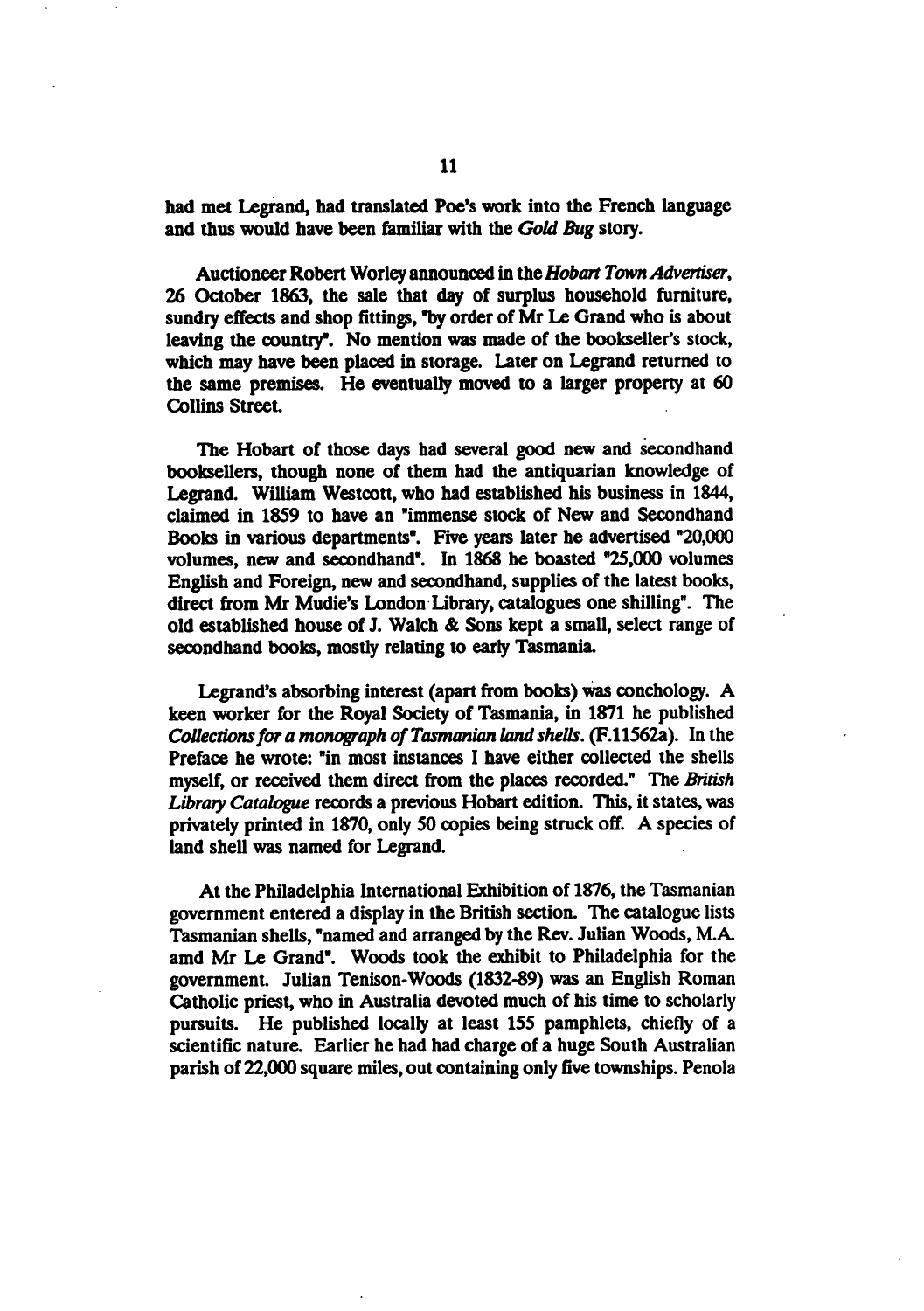was the centre of operations. It was there that he met the poet Adam Lindsay Gordon, who recited long passages to him from Racine: Athalie, Corneille: Le Cid and the classics. Woods was impressed by Gordon's learning, but not by his pronunciation. In 1855 he was a priest in Hobart. He had once taught English at the Toulon naval college.

Legrand died at the New Town Charitable Institution on 1 July, 1902, aged 86. He was buried in Cornelian Bay cemetery. The notice in the Mercury twice printed his name as Legrande. He had often been addressed as Le Grand or Le Grande, but the name on his shop facade was Legrand. From Hobart he had established connections with the British Museum as well as with scholars and collectors all over the world. During 47 years residence in Tasmania, he had filled a niche in the cultural life of the community, rough diamond though he was. His premises were never large enough to display more than a selection from his vast stock. When the business was closed down it comprised approximately 80,000 volumes. There were old books, modern books, manuscripts, historical paintings, early prints, memorabilia and aboriginal artifacts. After the sale the residue was bought by a general dealer, one who generaly shunned books. On this occasion he did well, securing a substantial number of volumes for a nominal sum.

A leading Hobart solicitor and collector, James Backhouse Walker  $(1841-99)$ , was very critical of Legrand. Writing to a friend in London, Talbot Baines Reed, who was a typefounder, author of boys' stories and founder of the Bibliographical Society, he observed: "The old fellow is a character in his way, a true specimen of the book-stall man, dirty  $\alpha$ rapacious, with a considerable knowledge - indeed, altogether too great a knowledge of what is rare-". Walker published many pamphlets, including two on the French in Van Diemen's Land (F.18064-4<sup>A</sup>).

An unidentified newspaper cutting contains an obituary notice which sheds light on Legrand: "Obit Legrand of Hobart, the last perfect specimen of his type in the Australias. In the province of secondhand Legrand was book-buyer and book-seller; but first and foremost always book-lover. Of his family and early history no one knows aught definite. There were few he cared to talk to, and even when facing an approved listener, his reminiscences had curiously impersonal quaity. In the vague heyday of his youth, he had witnessed exploits and encountered notables. In short, Legrand was a remarkable man, a man good to know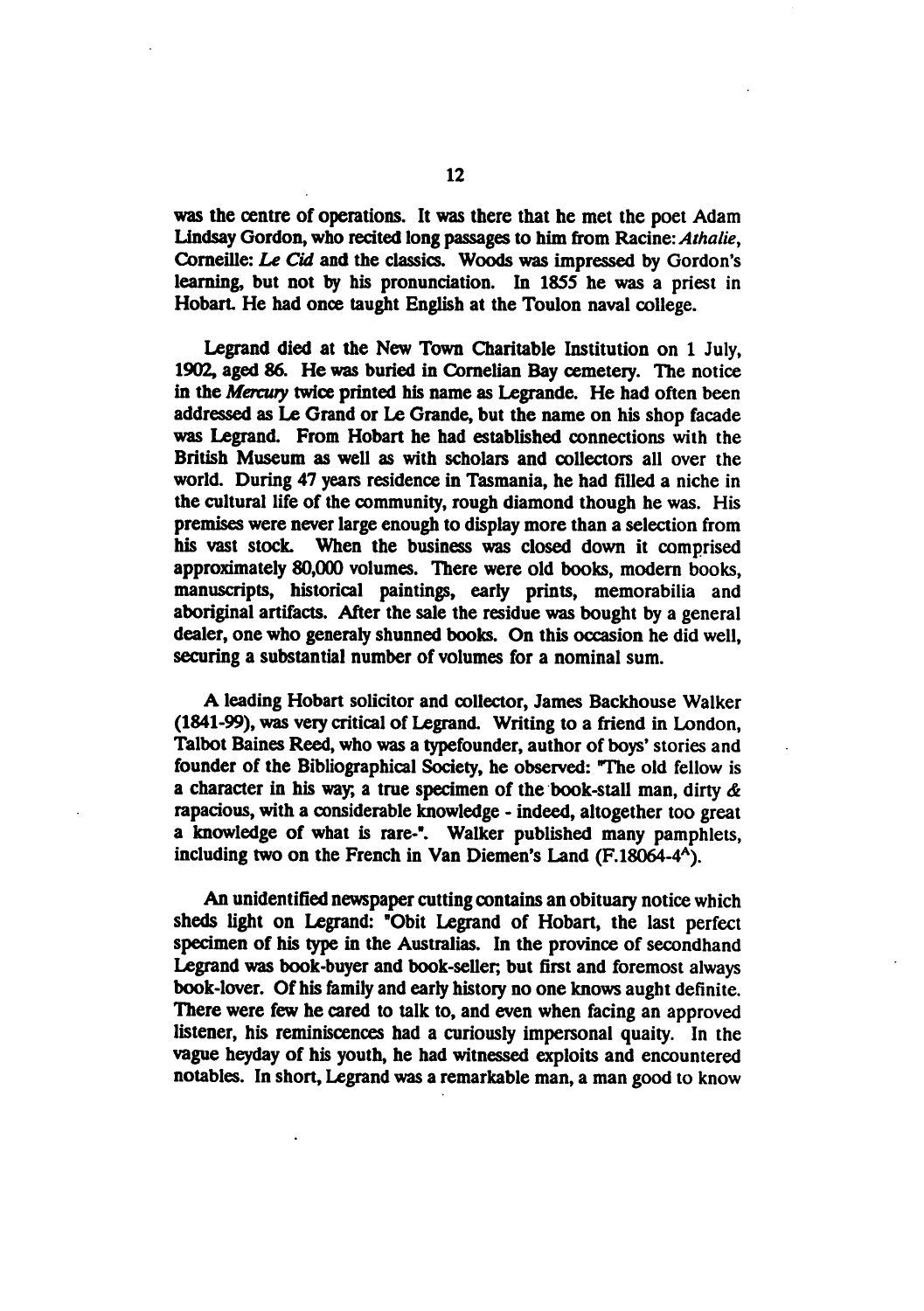in the midst of this perverse and arid generation. He was a survival of the days when men, greatly perfumed and be-ringed, unanimously bore testimony to the nastiness of cold water and the foolishness of overventilation. During his Tasmanian decades Legrand grew dingier and dingier. The dust of the outer world crept in, and entering into undisturbed partnership with the dust of heaped-up volumes in decay, constantly intensified the dusky murk of the place. And this same dust circled about Legrand and seasoned him, being never distrubed by moisture from without. But, there was a shrewd and kindly old wayfarer beneath the grime, a strayed reveller from the wider world, a lover of light and hater of the Philistines".

In January 1919, the Hobart Critic, in response to a reader seeking information on Legrand and the disposal of his stock, replied: The library of William Legrand was auctioned nearly 18 years ago. Legrand was a peculiar man and there were few better judges of rare books in the Australian States. When in Collins street the premises were choked up with books, the dust of generations on them. When Legrand's illness closed up his bookshop and there was little chance of his recovery, an expert took it upon himself the task of arranging the library and catologuing it for sale. The work was gigantic and dirty one. One remembers going through the library with one of Legrand's executors. The litter was terrible, the books were all packed up in the passages of the ground floor, and the upper stories to the attics were crammed with all sorts of odds and ends in the literature line. Volume was stacked upon volume, without regard to order and some very valuable books were disinterred by those who fossicked about for them. An old Rabelais was sold for one shilling, the first history of New South Wales for two shillings. The minute book from the early regattas went cheaply. The purchaser then sold it to the Regatta Association for a sovereign. Some early water-colours of Hobart brought low prices, as did Tasmanian almanacs from the 1830s onwards. A quantity of other early Tasmanian works was picked up cheaply by a Sydney bookseller.<sup>2</sup> Had the library been classified and indexed, it would probably have fetched big sum".

The Hobart Clipper, in its obituary notice, considered that "Legrand, Hobart bookseller and bibliophile, just dead, was in some respects a remarkable man. When he got hold of anything valuable or curious he was loth to part with it. He had a keen palate when it came to the